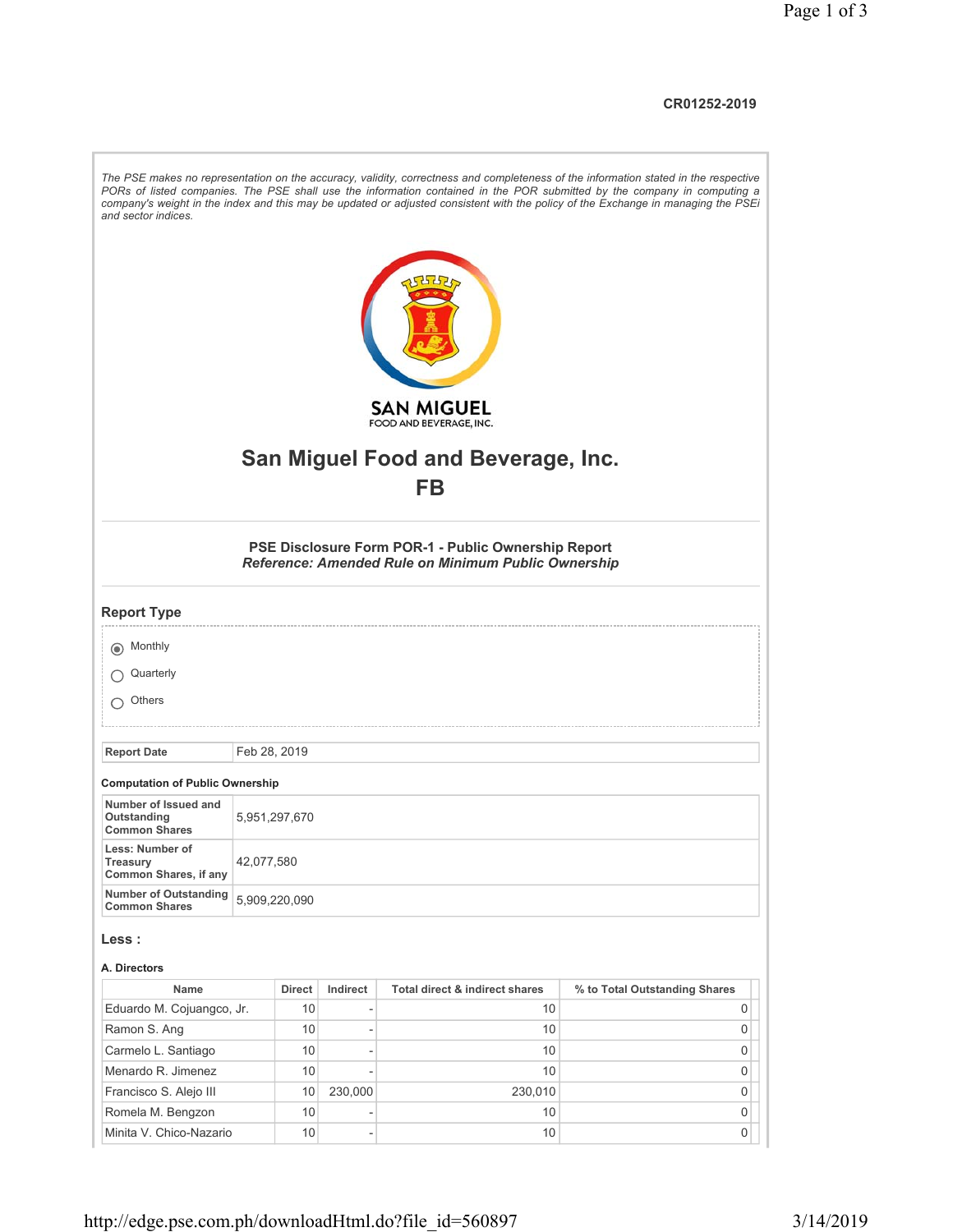| None                                                                      | $\mathsf 0$                                    |             | $\mathsf 0$ |                | $\mathsf 0$<br>$\overline{0}$ |                          |                                |                               | 0                                                                            |  |
|---------------------------------------------------------------------------|------------------------------------------------|-------------|-------------|----------------|-------------------------------|--------------------------|--------------------------------|-------------------------------|------------------------------------------------------------------------------|--|
| Name                                                                      | <b>Direct</b>                                  | Indirect    |             |                |                               |                          | Total direct & indirect shares | % to Total Outstanding Shares |                                                                              |  |
| G. Employees                                                              |                                                |             |             |                |                               |                          |                                |                               |                                                                              |  |
|                                                                           | $\mathbf{0}$                                   |             | $\mathbf 0$ |                |                               |                          | 0                              |                               | 0                                                                            |  |
| None                                                                      | $\mathbf 0$                                    |             | $\mathbf 0$ |                |                               |                          | 0                              |                               | 0                                                                            |  |
| Name                                                                      | <b>Direct</b>                                  | Indirect    |             |                |                               |                          | Total direct & indirect shares |                               | % to Total Outstanding Shares                                                |  |
| F. Banks                                                                  |                                                |             |             |                |                               |                          |                                |                               |                                                                              |  |
|                                                                           | 0                                              |             | $\mathbf 0$ |                | 0                             |                          |                                |                               | 0                                                                            |  |
| None                                                                      | 0                                              |             | 0           |                |                               |                          | 0                              |                               | 0                                                                            |  |
| <b>Name</b>                                                               | <b>Direct</b>                                  | Indirect    |             |                |                               |                          | Total direct & indirect shares |                               | % to Total Outstanding Shares                                                |  |
| E. Government                                                             |                                                |             |             |                |                               |                          |                                |                               |                                                                              |  |
|                                                                           | 0                                              |             | $\mathbf 0$ |                |                               |                          | $\mathbf 0$                    |                               | 0                                                                            |  |
| None                                                                      | 0                                              |             | 0           |                |                               |                          | 0                              |                               | 0                                                                            |  |
| Name                                                                      | <b>Direct</b>                                  | Indirect    |             |                |                               |                          | Total direct & indirect shares |                               | % to Total Outstanding Shares                                                |  |
| <b>D.</b> Affiliates                                                      |                                                |             |             |                |                               |                          |                                |                               |                                                                              |  |
|                                                                           | 5,245,082,440                                  |             |             | $\mathbf 0$    | 5,245,082,440                 |                          | 88.76                          |                               |                                                                              |  |
|                                                                           | San Miguel Corporation                         |             |             | 5,245,082,440  |                               | $\overline{\phantom{a}}$ | 5,245,082,440                  |                               | 88.76                                                                        |  |
|                                                                           | Name                                           |             |             | <b>Direct</b>  | Indirect                      |                          | Total direct & indirect shares |                               | % to Total Outstanding Shares                                                |  |
|                                                                           | C. Principal/Substantial Stockholders          |             |             |                |                               |                          |                                |                               |                                                                              |  |
|                                                                           |                                                |             |             |                | $\mathbf 0$                   | $\Omega$                 |                                | $\mathbf 0$                   | 0                                                                            |  |
| Ferdinand K. Constantino (same as above)                                  |                                                |             | 0           | 0              |                               | 0                        | 0                              |                               |                                                                              |  |
| Roberto N. Huang (same as above)<br>Emmanuel B. Macalalag (same as above) |                                                |             | 0           | 0              |                               | 0                        | 0                              |                               |                                                                              |  |
|                                                                           |                                                |             |             |                | 0                             | $\Omega$                 |                                | 0                             | 0                                                                            |  |
|                                                                           | Francisco S. Alejo III (same as above)         |             |             |                | 0                             | 0                        |                                | 0                             | 0                                                                            |  |
|                                                                           | Ramon S. Ang (same as above)                   | <b>Name</b> |             |                | $\mathbf 0$                   | 0                        |                                | 0                             | 0                                                                            |  |
| <b>B.</b> Officers                                                        |                                                |             |             |                |                               |                          |                                |                               | Direct Indirect Total direct & indirect shares % to Total Outstanding Shares |  |
|                                                                           |                                                |             |             |                |                               |                          |                                |                               |                                                                              |  |
|                                                                           |                                                |             |             | 140            | 230,000                       | ÷,                       |                                | 230,140                       | 0                                                                            |  |
| Winston A. Chan                                                           |                                                |             |             | 10             | ÷,                            |                          |                                | 10<br>10                      | 0                                                                            |  |
|                                                                           | Ferdinand K. Constantino<br>Aurora T. Calderon |             |             | 10<br>10       | $\overline{a}$                |                          |                                | 10                            | 0<br>$\mathbf 0$                                                             |  |
|                                                                           | Emmanuel B. Macalalag                          |             |             | 10             | -                             |                          |                                | 10                            | 0                                                                            |  |
| Roberto N. Huang                                                          |                                                | 10          |             | $\overline{a}$ |                               |                          | 10                             | 0                             |                                                                              |  |
| Cirilo P. Noel                                                            |                                                | 10          |             | $\overline{a}$ |                               |                          | 10                             | $\mathbf 0$                   |                                                                              |  |
|                                                                           | Ricardo C. Marquez                             | 10          |             | ÷,             |                               |                          | 10                             | 0                             |                                                                              |  |

## **H. Lock-Up Shares**

| <b>Name</b>                                       |       | Direct   Indirect | Total direct & indirect<br>shares | % to Total Outstanding<br><b>Shares</b> |
|---------------------------------------------------|-------|-------------------|-----------------------------------|-----------------------------------------|
| Several Individuals not related to the<br>company | 6.311 |                   | 6.311                             |                                         |
|                                                   | 6.311 |                   | 6.311                             |                                         |

| I. Others                                |               |               |                                |                               |  |  |  |
|------------------------------------------|---------------|---------------|--------------------------------|-------------------------------|--|--|--|
| <b>Name</b>                              | <b>Direct</b> | Indirect      | Total direct & indirect shares | % to Total Outstanding Shares |  |  |  |
| N/A                                      |               |               |                                |                               |  |  |  |
|                                          |               |               |                                |                               |  |  |  |
| Number of Listed<br><b>Common Shares</b> |               | 5,951,297,670 |                                |                               |  |  |  |